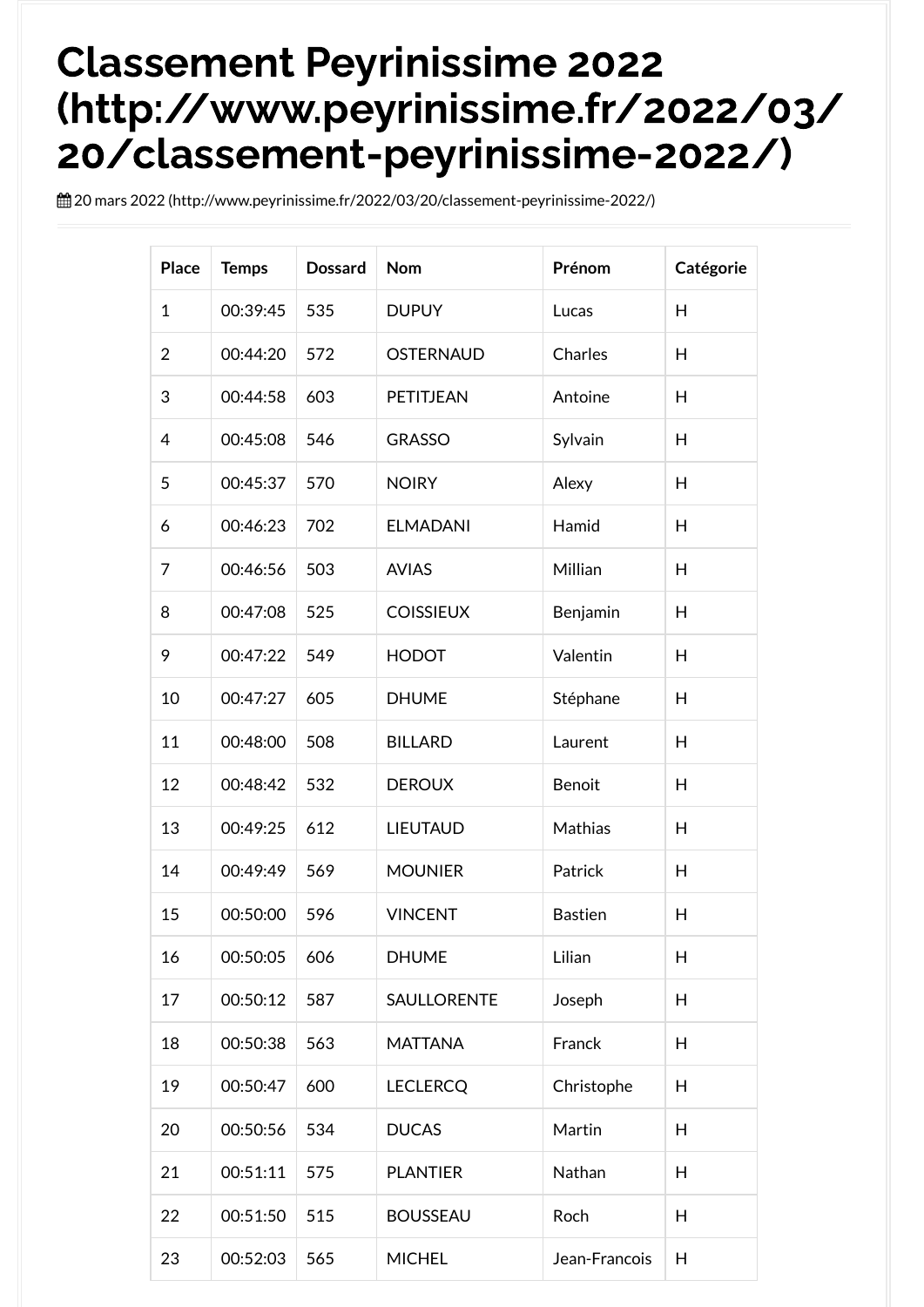| 24 | 00:52:05 | 610 | <b>BOUCAUD</b>    | Pierre     | H |
|----|----------|-----|-------------------|------------|---|
| 25 | 00:52:14 | 555 | <b>LE CORRE</b>   | Christophe | H |
| 26 | 00:52:27 | 553 | <b>JOUD</b>       | Jerome     | H |
| 27 | 00:52:40 | 520 | <b>CHAMBRIS</b>   | Henri      | H |
| 28 | 00:53:03 | 518 | <b>CARETTE</b>    | David      | H |
| 29 | 00:53:19 | 700 | <b>ROUFFAUD</b>   | Philippe   | H |
| 30 | 00:53:26 | 579 | <b>REYNAUD</b>    | Nicolas    | H |
| 31 | 00:53:30 | 510 | <b>BOISIER</b>    | Lucie      | F |
| 32 | 00:53:47 | 593 | <b>VERNAY</b>     | Sylvain    | H |
| 33 | 00:53:57 | 614 | <b>VELLA</b>      | Franck     | H |
| 34 | 00:54:00 | 602 | <b>PELAT</b>      | Michael    | H |
| 35 | 00:54:09 | 592 | <b>VANTIELCKE</b> | Guillaume  | H |
| 36 | 00:54:35 | 519 | <b>CAUDRON</b>    | Jonathan   | H |
| 37 | 00:54:49 | 513 | <b>BOURDET</b>    | Ludovic    | H |
| 38 | 00:55:45 | 577 | <b>REBOULET</b>   | Damien     | H |
| 39 | 00:55:49 | 550 | <b>HORTAN</b>     | Christelle | F |
| 40 | 00:56:24 | 588 | <b>SOLER</b>      | Grégory    | H |
| 41 | 00:56:36 | 517 | <b>CAMPISANO</b>  | David      | H |
| 42 | 00:56:47 | 604 | <b>PALCOUX</b>    | Frédéric   | H |
| 43 | 00:56:48 | 564 | <b>MERLOZ</b>     | Pascaline  | F |
| 44 | 00:57:00 | 590 | <b>VACHEZ</b>     | Emmanuel   | H |
| 45 | 00:57:30 | 611 | <b>BAZARD</b>     | Cynthia    | F |
| 46 | 00:57:35 | 541 | <b>FLOURET</b>    | Marine     | F |
| 47 | 00:57:47 | 544 | <b>GASQUET</b>    | Coline     | F |
| 48 | 00:58:02 | 618 | <b>ARNAUD</b>     | Vincent    | H |
| 49 | 00:58:10 | 585 | <b>ROSITI</b>     | Romain     | H |
| 50 | 00:58:10 | 529 | <b>DAUTHUN</b>    | David      | H |
| 51 | 00:58:28 | 561 | <b>MAMREYS</b>    | Olivier    | H |
| 52 | 00:58:48 | 548 | <b>HAHN</b>       | Nicolas    | H |
| 53 | 00:58:55 | 527 | <b>CONSTANTIN</b> | Laetitia   | F |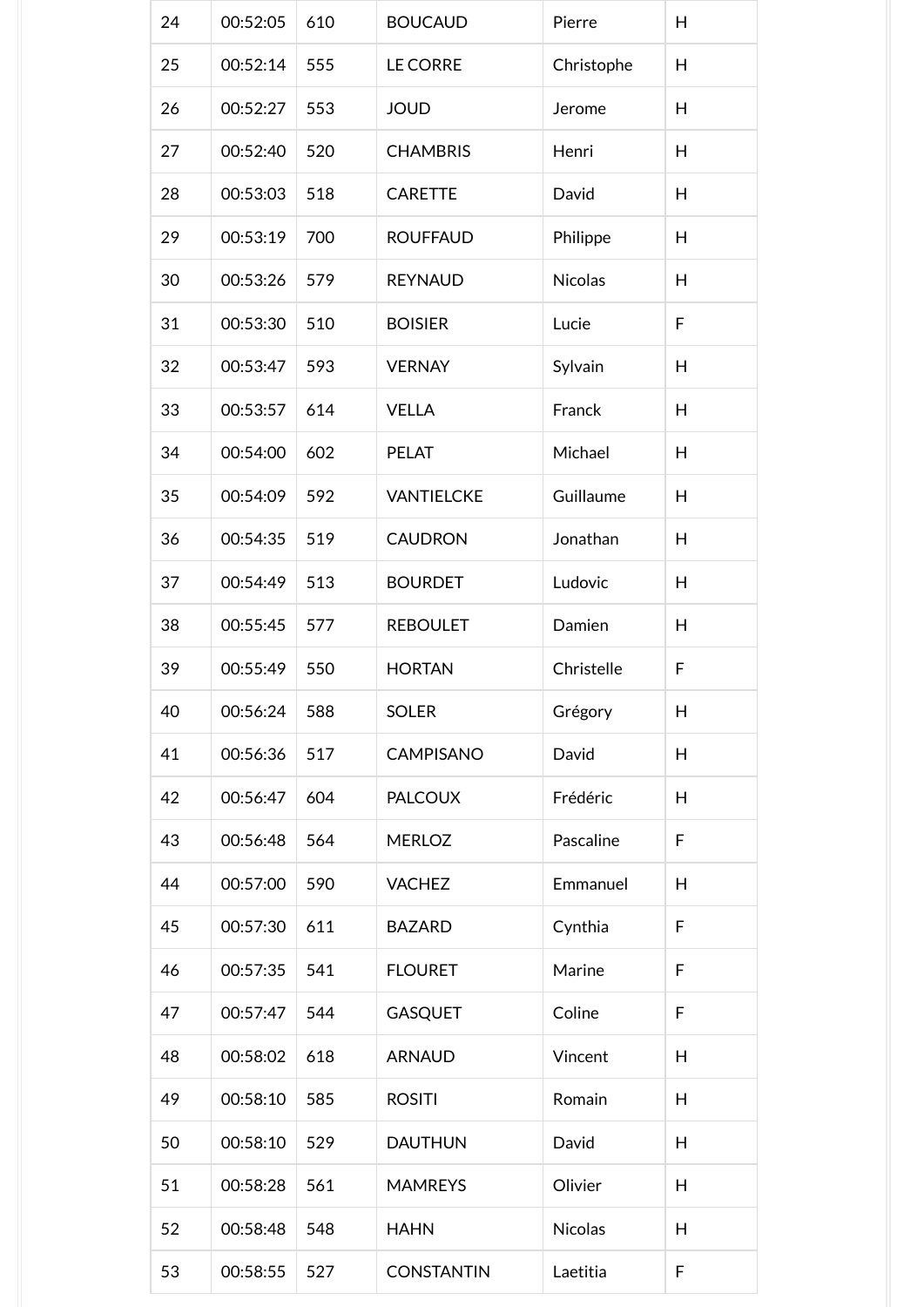| 54 | 00:59:00 | 547 | <b>GRATALOUP</b>  | Mickael      | H |
|----|----------|-----|-------------------|--------------|---|
| 55 | 00:59:04 | 560 | <b>LUJAN</b>      | Fabien       | H |
| 56 | 00:59:10 | 568 | <b>MORFIN</b>     | Renaud       | H |
| 57 | 00:59:13 | 522 | <b>CHAPOULIER</b> | Jerome       | H |
| 58 | 00:59:27 | 567 | <b>MORFIN</b>     | Mathias      | H |
| 59 | 00:59:34 | 530 | DE SOUSA          | Lucien       | H |
| 60 | 00:59:43 | 617 | <b>ANZALONE</b>   | Gina         | F |
| 61 | 00:59:49 | 711 | <b>VULCANO</b>    | <b>Bruno</b> | H |
| 62 | 00:59:52 | 556 | <b>LEMOINE</b>    | Vincent      | H |
| 63 | 00:59:56 | 574 | <b>PENET</b>      | Sylvain      | H |
| 64 | 00:59:56 | 615 | <b>JOBERT</b>     | Mathis       | H |
| 65 | 01:00:23 | 537 | <b>FAURE</b>      | Nicolas      | H |
| 66 | 01:01:06 | 800 | <b>PERRIER</b>    | Christophe   | H |
| 67 | 01:01:33 | 562 | <b>MARINE</b>     | Patrick      | H |
| 68 | 01:01:38 | 514 | <b>BOURILLON</b>  | Xavier       | H |
| 69 | 01:01:48 | 583 | <b>ROSITI</b>     | Audrey       | F |
| 70 | 01:02:06 | 705 | <b>GUABELLO</b>   | Serge        | H |
| 71 | 01:02:10 | 619 | NAULEAU           | Gilbert      | H |
| 72 | 01:02:26 | 701 | <b>BELLEGARDE</b> | Chrislain    | H |
| 73 | 01:02:41 | 502 | <b>AVIAS</b>      | Fabien       | H |
| 74 | 01:02:53 | 616 | <b>LEGRAIN</b>    | Joany        | H |
| 75 | 01:02:59 | 506 | <b>BEAURAIN</b>   | Yann         | H |
| 76 | 01:03:06 | 594 | <b>VICAT</b>      | Pascale      | F |
| 77 | 01:03:17 | 554 | <b>LAVIT</b>      | Julien       | H |
| 78 | 01:03:29 | 507 | <b>BENHAMOU</b>   | Selma        | F |
| 79 | 01:03:29 | 526 | <b>COLLONGE</b>   | Raphael      | H |
| 80 | 01:03:59 | 505 | <b>BAGNIS</b>     | Jean-Michel  | H |
| 81 | 01:03:59 | 595 | <b>VIEIRA</b>     | Sylvain      | H |
| 82 | 01:04:09 | 589 | <b>UZEL</b>       | Ophelie      | F |
| 83 | 01:04:09 | 580 | <b>RIVAIL</b>     | Jerome       | H |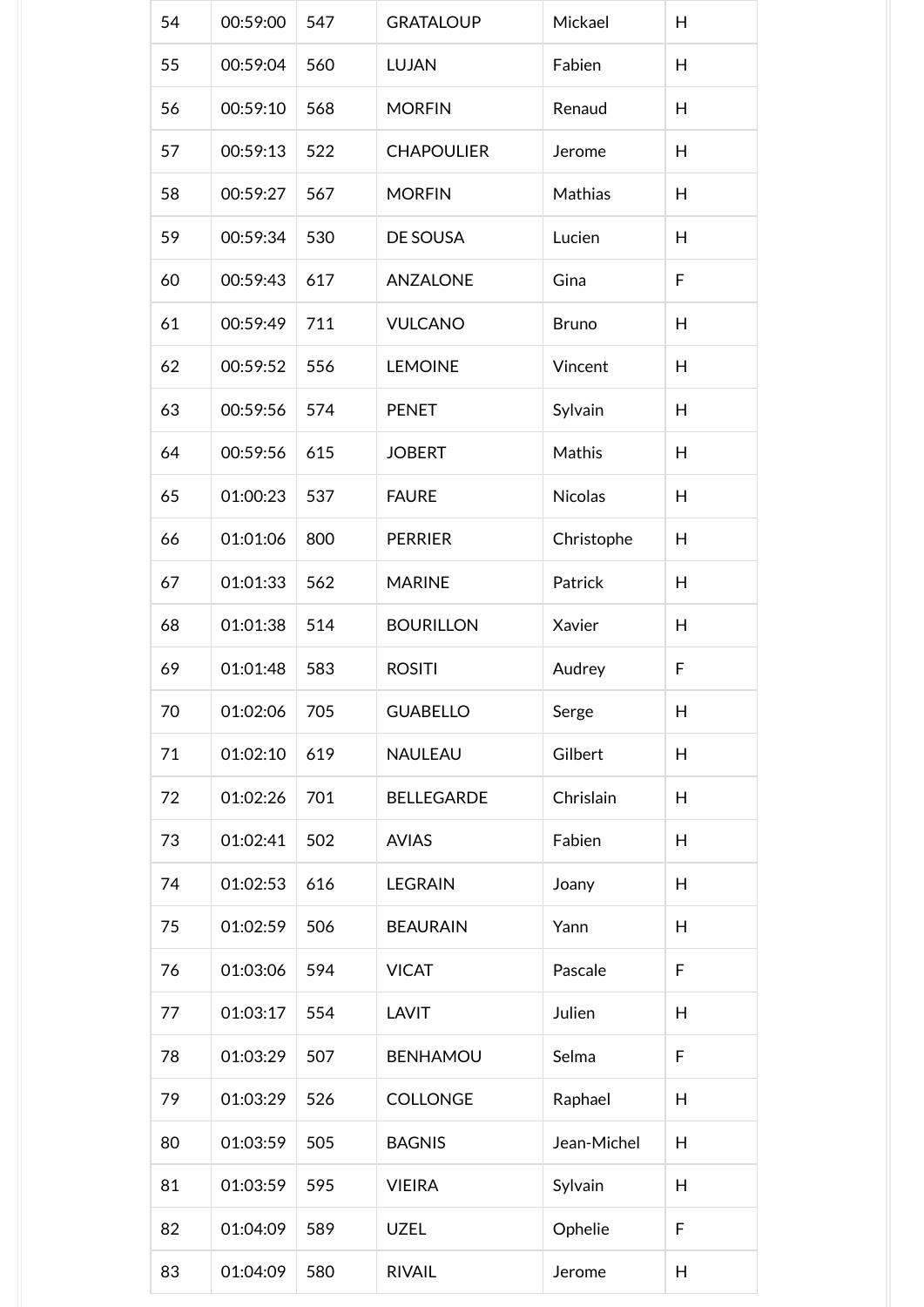| 84  | 01:04:37 | 551 | <b>JACOB</b>          | Pierre         | H |
|-----|----------|-----|-----------------------|----------------|---|
| 85  | 01:05:14 | 571 | <b>OLIVIER</b>        | Yann           | H |
| 86  | 01:05:14 | 613 | <b>GINZBURG</b>       | Frederic       | H |
| 87  | 01:05:26 | 601 | <b>MICHEL</b>         | Pierre Etienne | H |
| 88  | 01:05:46 | 582 | <b>ROBIN</b>          | Julie          | F |
| 89  | 01:05:52 | 511 | <b>BOULLE</b>         | Jerome         | H |
| 90  | 01:05:55 | 536 | <b>DURUPT</b>         | Jonathan       | H |
| 91  | 01:06:08 | 709 | <b>ROUVEYROL</b>      | Sylvain        | H |
| 92  | 01:06:25 | 578 | <b>REPELLIN</b>       | Benjamin       | H |
| 93  | 01:06:46 | 509 | <b>BOISARD</b>        | Laurent        | H |
| 94  | 01:07:26 | 545 | <b>GAUTHIER</b>       | Raphael        | H |
| 95  | 01:07:26 | 706 | <b>FRAYSSE</b>        | Johan          | H |
| 96  | 01:07:34 | 712 | <b>ALLART</b>         | Thierry        | H |
| 97  | 01:07:42 | 552 | <b>JOSEPH BRUNIOT</b> | Nancy          | F |
| 98  | 01:08:00 | 521 | <b>CHAMPION</b>       | <b>Nicolas</b> | H |
| 99  | 01:08:01 | 533 | <b>DORIER</b>         | Jean Francois  | H |
| 100 | 01:08:33 | 591 | <b>VALLET</b>         | Philippe       | H |
| 101 | 01:08:54 | 523 | <b>CHAPOULIER</b>     | Nathalie       | F |
| 102 | 01:09:52 | 516 | <b>BRUYERE</b>        | Mathieu        | H |
| 103 | 01:10:26 | 504 | <b>AZZOPARDI</b>      | Magali         | F |
| 104 | 01:10:26 | 708 | <b>MAGAGNA</b>        | Caroline       | F |
| 105 | 01:10:58 | 542 | <b>FOURNIER</b>       | Sandy          | F |
| 106 | 01:11:55 | 543 | <b>FOURNIER</b>       | Stephane       | H |
| 107 | 01:11:55 | 703 | <b>BOGHOSSIAN</b>     | Emilie         | F |
| 108 |          |     |                       | Mickael        | H |
|     | 01:12:14 | 704 | <b>MAISONNIAL</b>     |                |   |
| 109 | 01:12:14 | 607 | <b>FLOURET</b>        | Angelina       | F |
| 110 | 01:12:48 | 710 | <b>PICOT</b>          | Julien         | H |
| 111 | 01:12:49 | 501 | <b>ALBOUSSIERE</b>    | Isabelle       | F |
| 112 | 01:13:12 | 584 | <b>ROSITI</b>         | Hugo           | H |